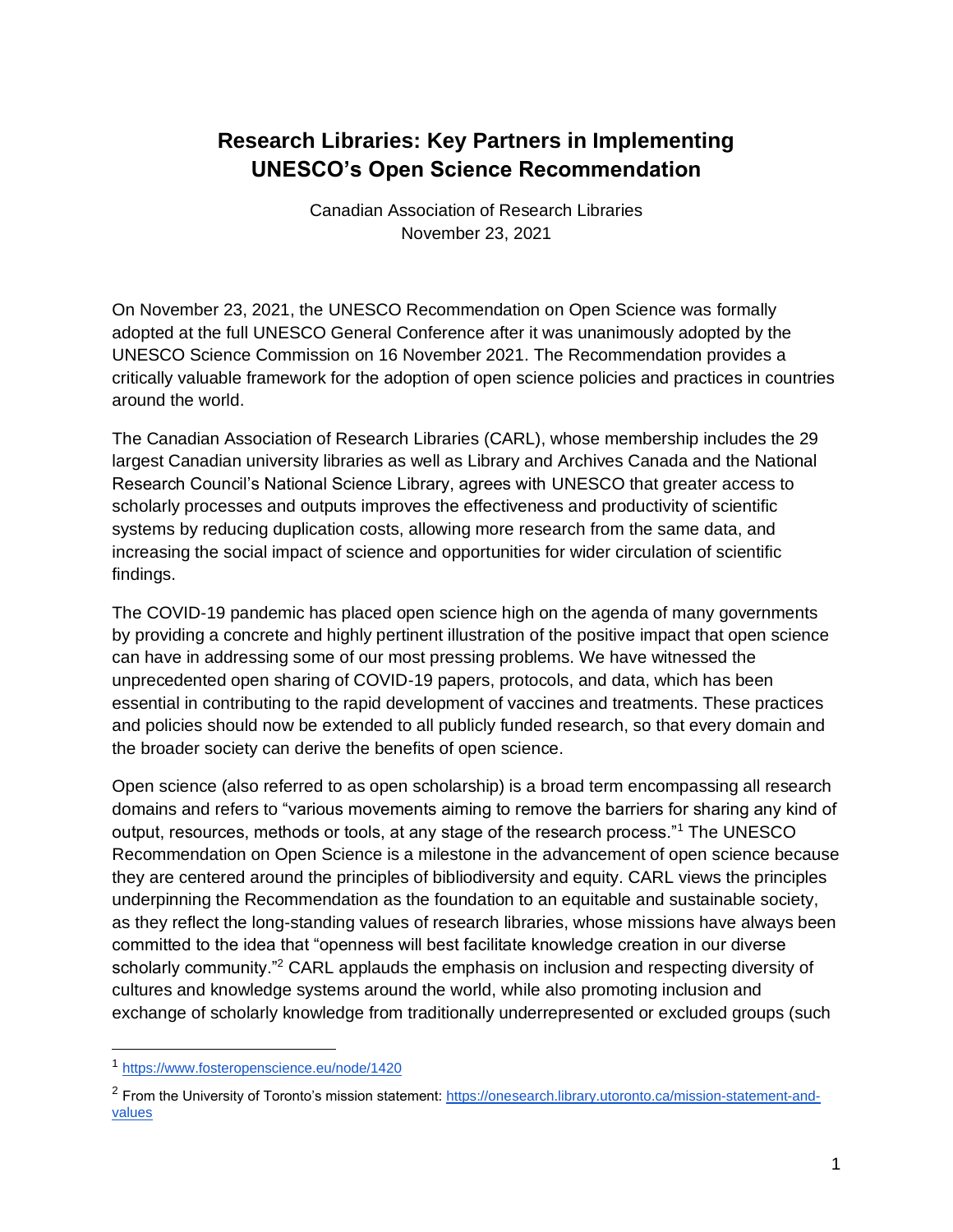as women, minorities, Indigenous scholars, scholars from less-advantaged countries and lowresource languages). We agree that a fair and equitable operationalization of open science is necessary if we are to leave no one behind in this transition. Improving the transparency, scrutiny, critique and reproducibility of research is also a critically important aspect of the Recommendation, especially in a time where disinformation has become rampant.

## **The role of research libraries in open science**

Research libraries have been at the forefront of open science since its inception. They play a pivotal role in the creation, management, discovery, and reuse of scholarship and have been expanding their financial contributions towards open science over time. They are well positioned to directly contribute to advancing many of the areas of action outlined in the Recommendation, in particular:

- Promoting a common understanding of open science, associated benefits and challenges, as well as diverse paths to open science;
- Investing in open science infrastructures and services;
- Investing in human resources, training, education, digital literacy, and capacity building for open science;
- Fostering a culture of open science and aligning incentives for open science;
- Promoting innovative approaches for open science at different stages of the scientific process;
- Promoting international and multi-stakeholder cooperation in the context of open science and with a view to reducing digital, technological, and knowledge gaps.

A prominent role for research libraries in the area of open science will be critical for the success of its widespread and inclusive implementation. Libraries offer an increasingly broad and deep portfolio of services for open science, which include expertise, infrastructure management, and investments. These services support the needs of local researchers on campus, while also linking to national, regional and international initiatives, ensuring there is global interoperability, alignment, and adoption of good practices. They provide an essential link between open science infrastructures and local research communities.

As noted in the Recommendation, widespread collaboration is a key element for the successful implementation of open science. Many library initiatives in this area involve working closely with other stakeholders in Canada (such as with funders, government departments, research and education networks, regional and national library associations, and high performance computing organizations) and with a range of international organizations (through initiatives such as [COAR,](https://www.coar-repositories.org/) [IARLA,](https://iarla.org/) [OpenAIRE,](https://www.openaire.eu/) [SCOSS,](https://scoss.org/) and open source software communities, e.g. [DSpace,](https://duraspace.org/dspace/) [Open Journal Systems\)](https://pkp.sfu.ca/ojs/). These collaborations are multi-faceted and involve integration of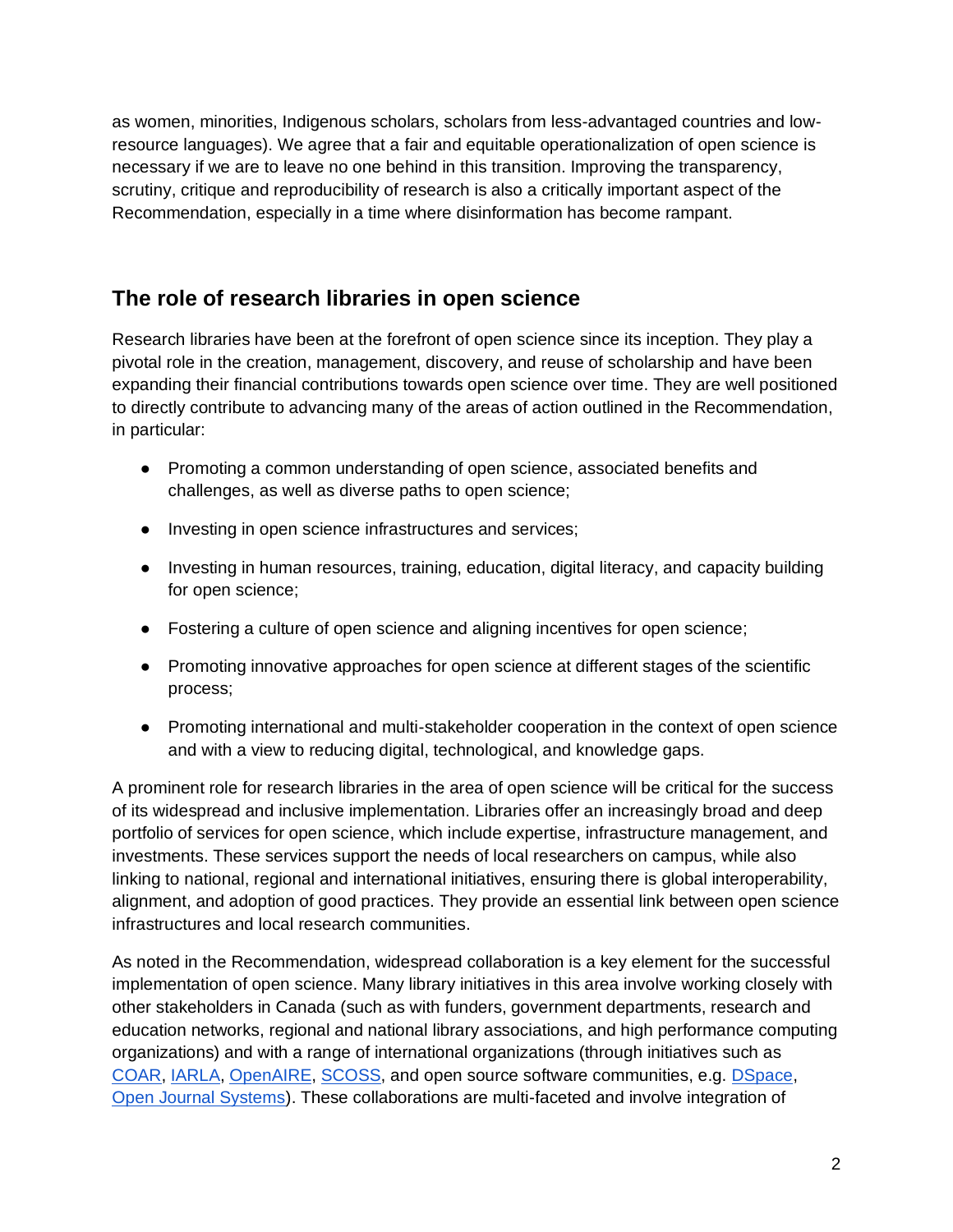services, co-development of software, collective funding, interoperability, shared governance, and so on. CARL strongly concurs with UNESCO that, for open science to thrive, collective efforts across the ecosystem involving a range of partners is necessary.

Below we provide a few of the many examples of the types of contributions Canadian research libraries are making to advance and support open science.

### **1. Expertise and capacity building**

Open science requires a significant change in the way research is undertaken and disseminated. This change creates an additional burden for researchers who may need to acquire new skills and expertise. Libraries have been active in developing new services that help provide hands-on support, training, and advice for researchers.

### **Examples**

**Research data management support:** Over the last several years, Canadian research libraries have been increasing their support for research data management (RDM), with most now offering a range of services. For example, Queen's University Library [Research Data](https://library.queensu.ca/help-services/research-data-management)  [Management \(RDM\) services](https://library.queensu.ca/help-services/research-data-management) provide assistance with data curation, metadata adoptions, advice about meeting funder or institutional requirements. A [Network of Experts](https://portagenetwork.ca/network-of-experts/?cn-reloaded=1) at Canadian libraries was also formed by CARL under the auspices of a national initiative, which develops resources, and provides expert advice and practical help.

**Licensing and copyright consultation:** Research libraries in Canada also regularly offer advice and assistance to researchers who are navigating copyright and licensing issues as they seek to share their outputs more widely. The Copyright Office at the University of Saskatchewan [Library,](https://library.usask.ca/copyright/about-us/index.php) for example, provides on demand consultation and will develop sessions that are customized to suit the specific needs of the unit in order to help faculty understand and comply with the university's copyright policy and federal copyright legislation.

**Advice and support for open science**: Additionally, research libraries in Canada offer help with a wide range of other issues related to open science. The Scholarly Communication @UBC service, for example, offers an expert team to support UBC faculty and students through workshops, guides and one-to-one consultations on issues such as research metrics, open education and research, author rights, academic profiles, and publishing services.

### **2. Managing open science infrastructures and services**

Many Canadian libraries host open infrastructures such as repositories, journals, and other open science tools that collect, disseminate and preserve a diverse range of research outputs and educational materials. As these types of infrastructures become standard, we are also seeing a trend towards shared platforms as a way of sharing costs and expertise across institutions.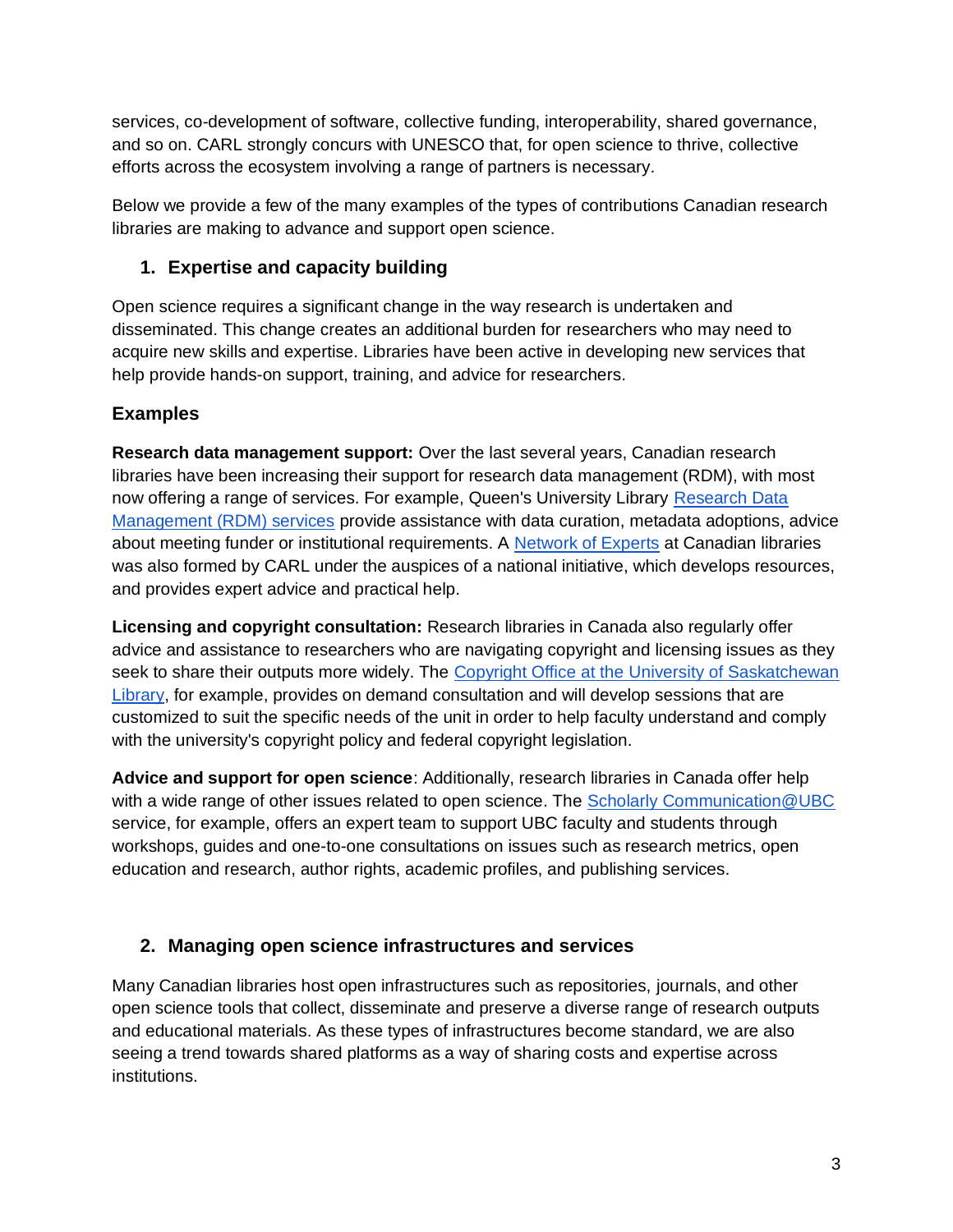#### **Examples**

**Institutional repositories**: An institutional repository, which collects and provides access to the research outputs of an institution (articles, theses and dissertations and other products), has become a standard service offering for research libraries. The [Corpus](https://corpus.ulaval.ca/jspui/apropos.jsp;jsessionid=1ED5539C70BEB0D65448F312740433CE)<sup>[UL](https://corpus.ulaval.ca/jspui/apropos.jsp;jsessionid=1ED5539C70BEB0D65448F312740433CE)</sup> institutional repository at the Université Laval, for example, preserves and enables easy and open access to scientific literature. By using the repository, researchers can make their publications openly available to the broader community and the world and comply with the Canadian research funders' open access policy.

**Shared data repository**: Canadian university libraries have also been collecting research data in their local repositories, and more recently are supporting and using a shared data repository platform, increasing Canada's national capacity for RDM. [Scholars Portal Dataverse](https://dataverse.scholarsportal.info/) is a publicly accessible data repository platform shared by Canadian university libraries, which is open to affiliated researchers to deposit and share research data easily with anyone in the world. Dataverse is free for researchers to use, is built with open-source software, and the costs are shared between a nationally funded organization (Digital Research Alliance of Canada) and the participating libraries. This shared data platform allows Canadian institutions to create their own institutional instance and is now used by 60 Canadian university libraries.

**Journal publishing services:** Many research libraries also provide hosting services for journals, often using the Open Journal Systems software, which was developed in Canada by the Public Knowledge Project based in Simon Fraser University. The [Centre for](https://lib.unb.ca/cds/publishing-services) Digital [Scholarship](https://lib.unb.ca/cds/publishing-services) (CDS) at University of New Brunswick Libraries, for example, has been providing digital publication services for regional, national, and international academic partners for over 20 years. The CDS services include the creation of new digital publications, hosting digital versions of established print publications, large-scale back-run digitization projects, and a state-of-the-art online peer review and management system.

**Other tools:** Canadian research libraries and their regional associations also manage a variety of other tools across the data lifecycle in order to support the discovery, management, and preservation of content. The [DMP Assistant,](https://assistant.portagenetwork.ca/) for example, is a national, online, bilingual data management planning tool hosted by the University of Alberta Library to assist researchers in preparing data management plans (DMPs). The tool is freely available to all researchers, and develops a DMP through a series of key data management questions, supported by bestpractice guidance and examples. DMPs are one of the foundations of good research data management (RDM), an international best practice, and increasingly required by institutions and funders. Another example is the [Canada Research Aggegator,](https://canadaresearch.mcmaster.ca/) which is hosted by McMaster University Library and harvests metadata from Canadian institutional repositories. Canada Research brings together metadata from Canadian repositories who are not able to adopt the OpenAIRE metadata guidelines so they can be made available through the OpenAIRE international discovery service and the [Canadian OpenAIRE Portal.](https://canada.explore.openaire.eu/)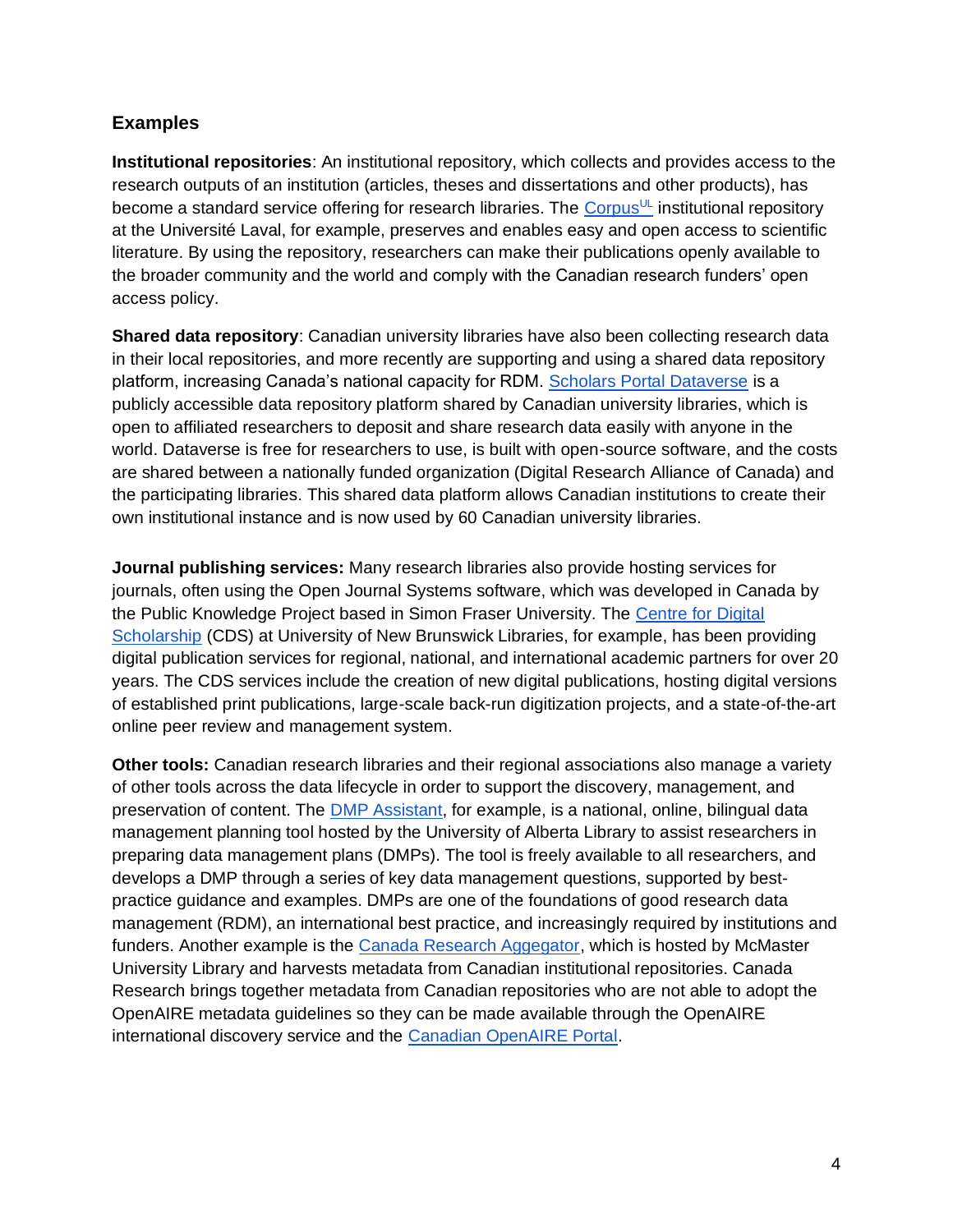#### **3. Collective investments in infrastructures and services**

Research libraries in Canada have been increasing their collective investments in open infrastructures and services, often in collaboration with other national and regional stakeholders. Many open science services and platforms are financially vulnerable due to a number of factors, including being dependent on time-limited project funding, and the need to compete for funds with large commercial publishers. These investments are increasingly being done collectively, with a variety of partners (also often going beyond the libraries) and through a variety of mechanisms. Investing collectively allows pooling resources to ensure greater sustainability for priority services and avoiding redundancies across institutions. Through these shared investment opportunities, libraries are also creating frameworks for assessing services and infrastructures based on the principles of openness, equity, bibliodiversity, and good governance.

#### **Examples**

**Consortial funding for Canadian journals**: Canadian Research Knowledge Network (CRKN) is a national library consortium that represents 81 libraries across Canada. CRKN members have entered into a [partnership with Érudit to support the Coalition Publica](https://www.crkn-rcdr.ca/en/support-coalition-publica-through-crkn-erudit-partnership) initiative, which is developing a non-commercial, open source national infrastructure for digital scholarly publishing, dissemination, and research in Canada—combining Open Journal Systems and the erudit.org platform—as well as undertaking research to investigate the Canadian scholarly publishing ecosystem. The funding for this platform was initially provided by a few university libraries and has been expanded through this consortial approach, spreading the costs and increasing the sustainability of the service.

**National adoption of persistent identifiers (PIDs):** [ORCID-CA](https://www.crkn-rcdr.ca/en/orcid-ca-home) and [DataCite Canada](https://www.crkn-rcdr.ca/en/datacite-canada-consortium) are national consortia that were established to support the Canadian adoption of author IDs (ORCID) and Digital Object Identifiers - DOIs for digital objects (DataCite), as well as create and host communities of practice to support the Canadian research community in using and implementing PIDs into local institutional systems. These consortia are sustained through institutional memberships that include Canadian universities, government agencies, research centres/networks, not-for-profit publishers, and with financial support from the national organization, Digital Research Alliance of Canada.

**Collective investments in international open infrastructures:** The Canadian Association of Research Libraries (CARL) and the Canadian Research Knowledge Network (CRKN) are collaborating to facilitate Canadian support of international open infrastructure through the [Global Sustainability Coalition for Open Science Services](https://scoss.org/) (SCOSS). Under this initiative, Canadian institutions contribute funding toward selected key international services in the open scholarship ecosystem. SCOSS brings together a community of experts to evaluate critical open science services that lack sustainable financing, and then encourages institutions worldwide to financially support the services that it recommends.